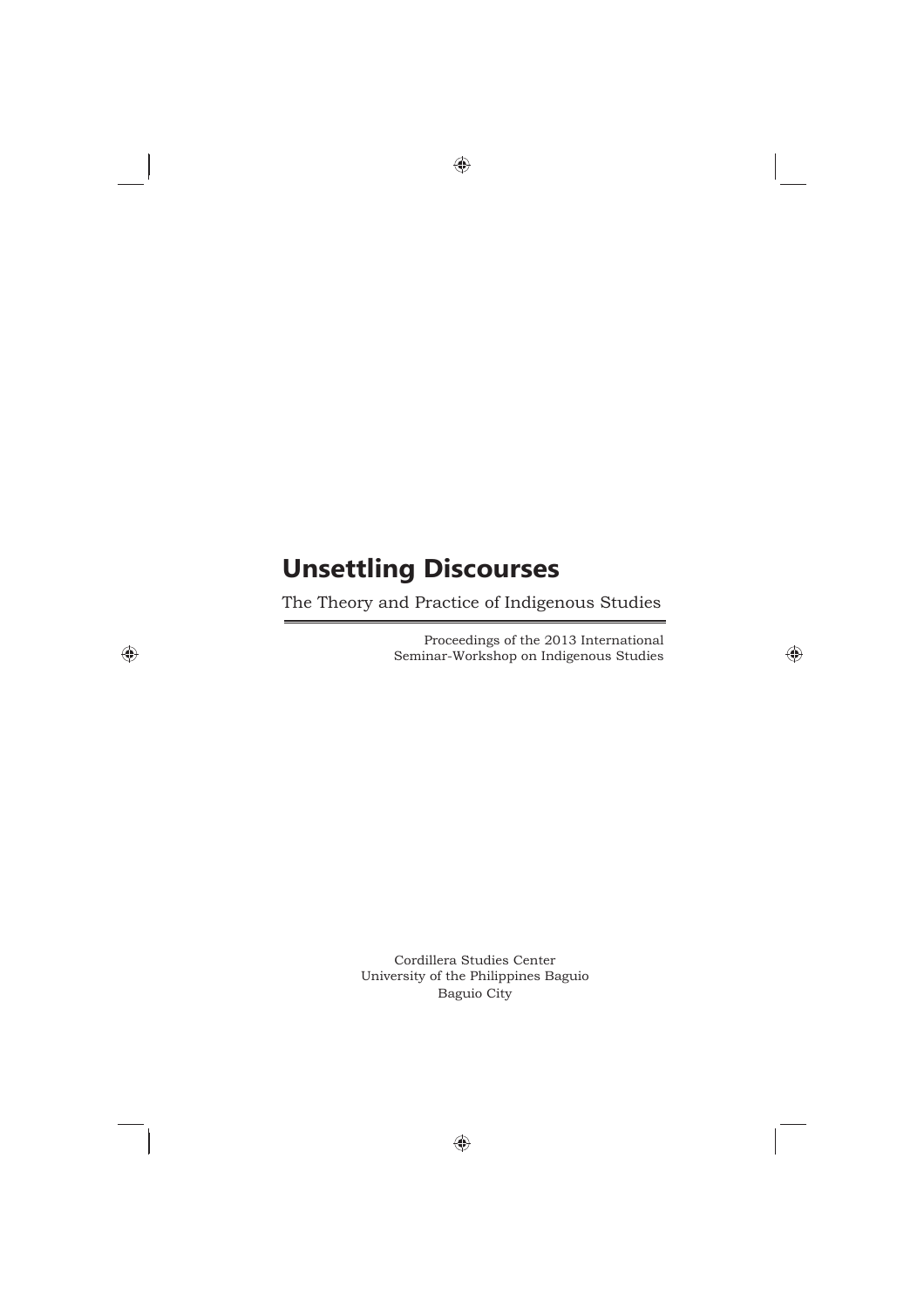The 2013 International Seminar-Workshop on Indigenous Studies was made possible through funding by the Tebtebba Foundation (Indigenous Peoples' International Center for Policy Research and Education), with support from Brot für die Welt, Rights Resources and Tamalpais Trust.

Published by the Cordillera Studies Center 3/F CSS-CSC Complex University of the Philippines Baguio Governor Pack Road, Baguio City 2600 © 2014 by the Cordillera Studies Center and Tebtebba Foundation Printed in the Philippines.

## ISBN 978-971-92720-5-2

◈

Editing by Darius Letigio Martinez and Ma. Paula Luz Pamintuan-Riva Lay-out by Ruel Camas Lestino Cover design by Ma. Paula Luz M. Pamintuan-Riva Cover photos by Paul Michael Nera With text contributions from Ruth Tindaan, Jevic Cruel and Ma. Paula Luz M. Pamintuan-Riva

All rights reserved. No part of this publication may be reproduced or transmitted in any form or by any means, except for the inclusion of brief quotations, without permission in writing from the publisher.

◈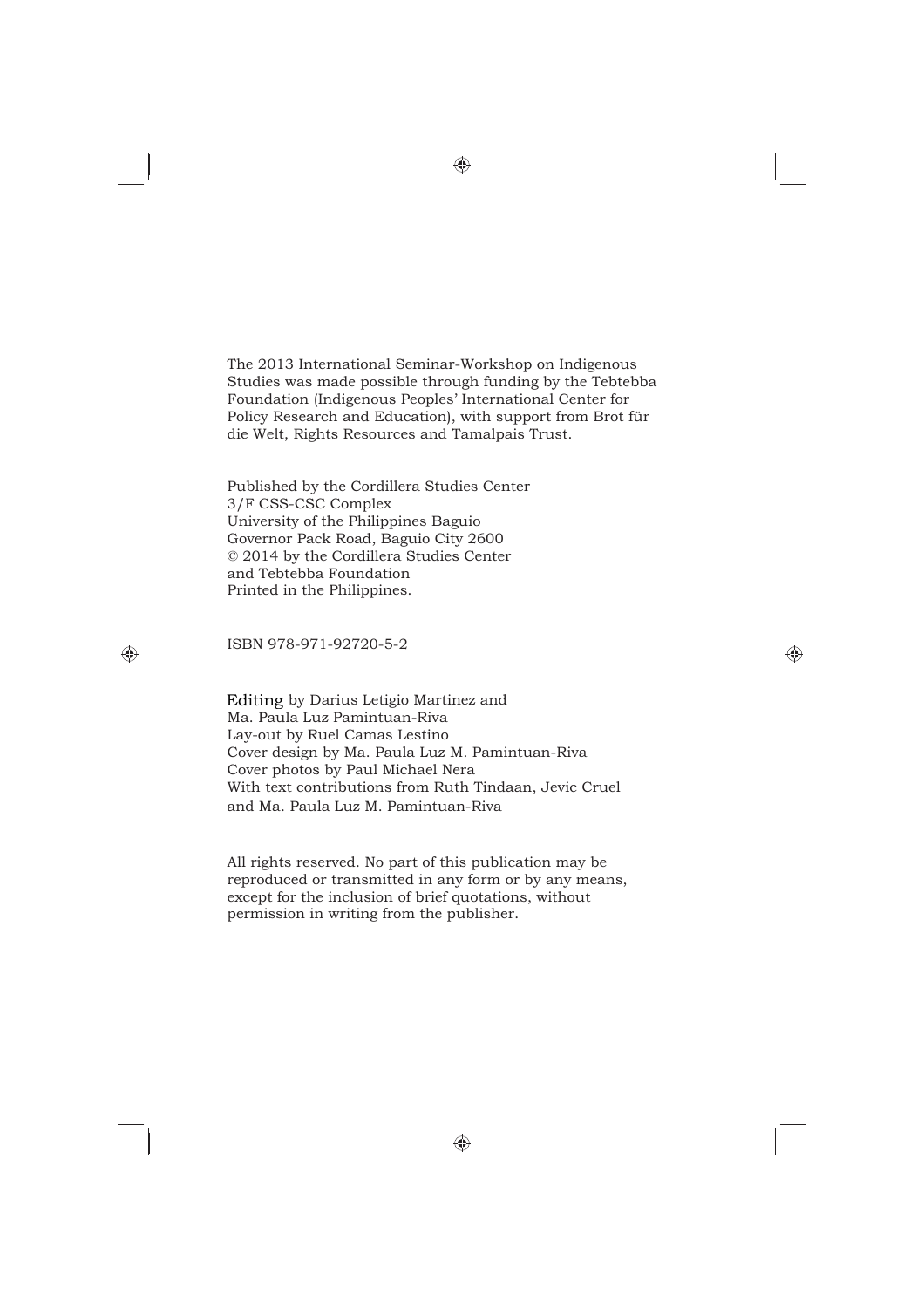## **TABLE OF CONTENTS**

| Preface to the Conference Proceedings                                                                                                                                        | vii  |
|------------------------------------------------------------------------------------------------------------------------------------------------------------------------------|------|
| Foreword                                                                                                                                                                     | ix   |
| About the 2013 ISWIS                                                                                                                                                         | xi   |
| <b>About the Presenters</b>                                                                                                                                                  | xiii |
| <b>Opening Program</b>                                                                                                                                                       | xix  |
| <b>KEYNOTE: DAY 1</b>                                                                                                                                                        | 1    |
| Indigenous, Intercultural and Community<br>Universities: Latin American Experience<br>to Address Education for Indigenous<br>Peoples, Mirna Cunningham, PhD                  | 1    |
| SESSION 1A: Narrating Indigenous People's Experiences 9                                                                                                                      |      |
| Philippine Indigenous Cultural Communities:<br>a Historical Perspective, Esteban Magannon, PhD                                                                               | 11   |
| The Quest for Indigenous Identity in Bangladesh:<br>Reflections on Achievements and Setbacks<br>since 1993, Prashanta Tripura                                                | 25   |
| Reducing Barriers to Native American Students'<br>Success in Higher Education, Priscilla Settee, PhD                                                                         | 47   |
| <b>SESSION 1B: Theorizing Indigenous Studies</b>                                                                                                                             | 63   |
| Indigenous Studies in the Context of<br>Abya Yala (The Americas): Two Experiences of<br>Indigenous Higher Education and/or<br>Community-based Education, Tirso Gonzales, PhD | 65   |
| Whare Hape: the Ancient Pacific University of<br>Indigenous Higher Learning, Wikuki Kingi                                                                                    | 95   |

 $\mathbb{R}^n$ 

 $\bigoplus$ 

 $\left| \cdot \right|$ 

 $\bigoplus$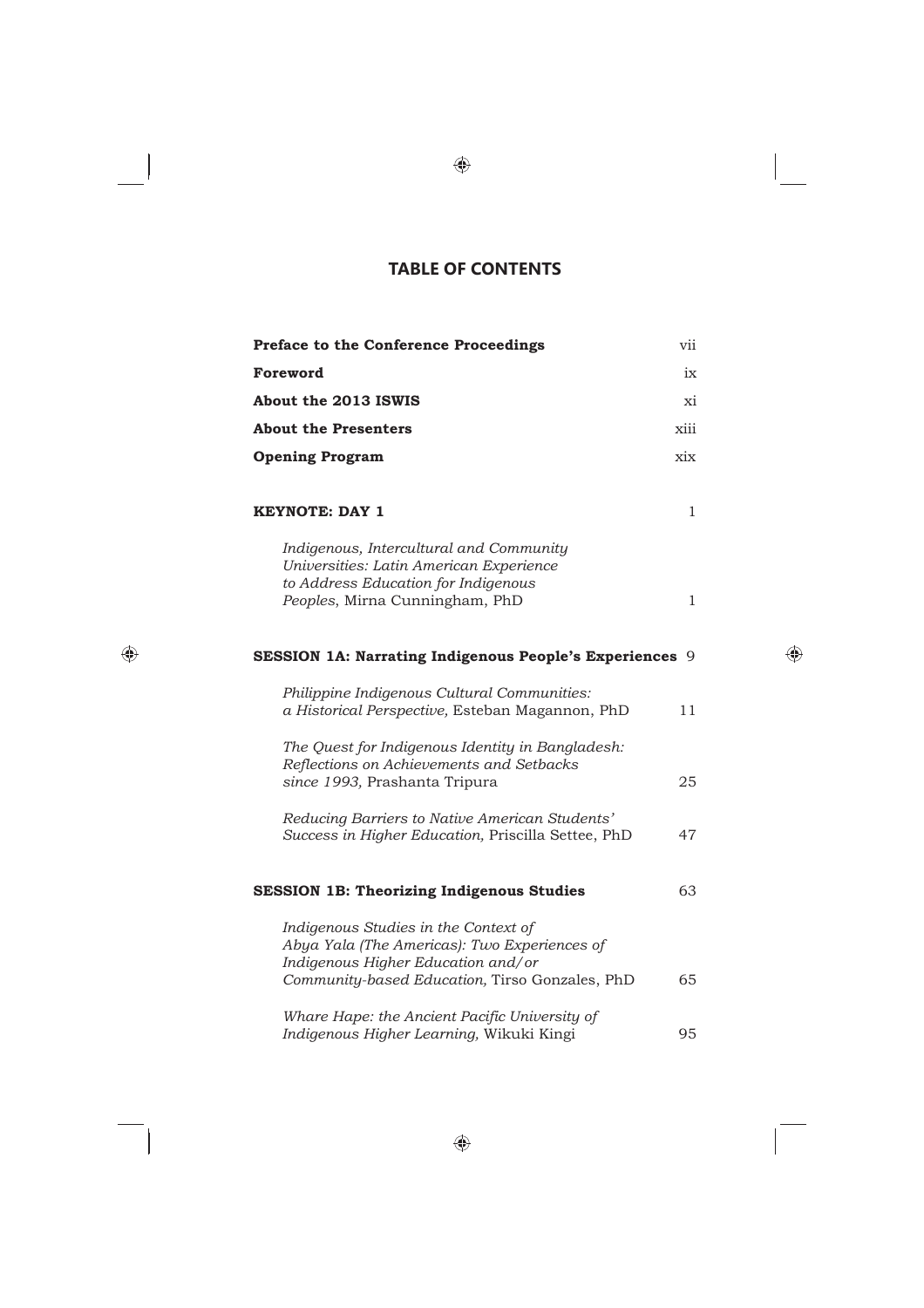| iv                                                                                                                                          |     |
|---------------------------------------------------------------------------------------------------------------------------------------------|-----|
| The 'Indigenous' in the Cordillera Studies Program<br>of the University of the Philippines Baguio,<br>Raymundo D. Rovillos, PhD             |     |
| Ma. Paula Luz Pamintuan-Riva                                                                                                                | 111 |
| Open Forum: Session 1B                                                                                                                      | 121 |
| <b>SESSION 2: Revisiting Key Concepts</b>                                                                                                   | 125 |
| Spirituality and the (re) constructions of<br>Indigenous Traditions, Leah Abayao, PhD                                                       | 127 |
| Ecological Spirituality, Culture and Development:<br>Approaches and the Methodologies in Doing<br>Dialogic Research, Edwin A. Gariguez, PhD | 135 |
| We Strive for the Well-being of our Society:<br>the Indigenous Discourse of Women in Manipur,<br>Vijaylakshmi Brara, PhD                    | 155 |
| <b>KEYNOTE: DAY 2</b>                                                                                                                       | 167 |
| Perpetuating Indigenous Knowledge Through<br>Participatory Research, Validation and<br>Value Addition, Hussein Isack, PhD                   | 167 |
| <b>SESSION 3A: Ways of Knowing: Indigenous Knowledge</b>                                                                                    | 169 |
| The Outline of Traditional Knowledge of<br>Ethnic Groups in China, Zhao Fuwei,<br>Xue Dayuan, Wu Jianyong                                   | 171 |
| Open Forum: Session 3A                                                                                                                      | 181 |
| <b>SESSION 3B: Ways of Knowing: Methodologies</b>                                                                                           | 185 |
| Shifting Perspectives: Rethinking Indigenous                                                                                                |     |
| Knowledge and Politics, Stuart Kirsch, PhD                                                                                                  | 189 |

 $\bigoplus$ 

 $\bigoplus$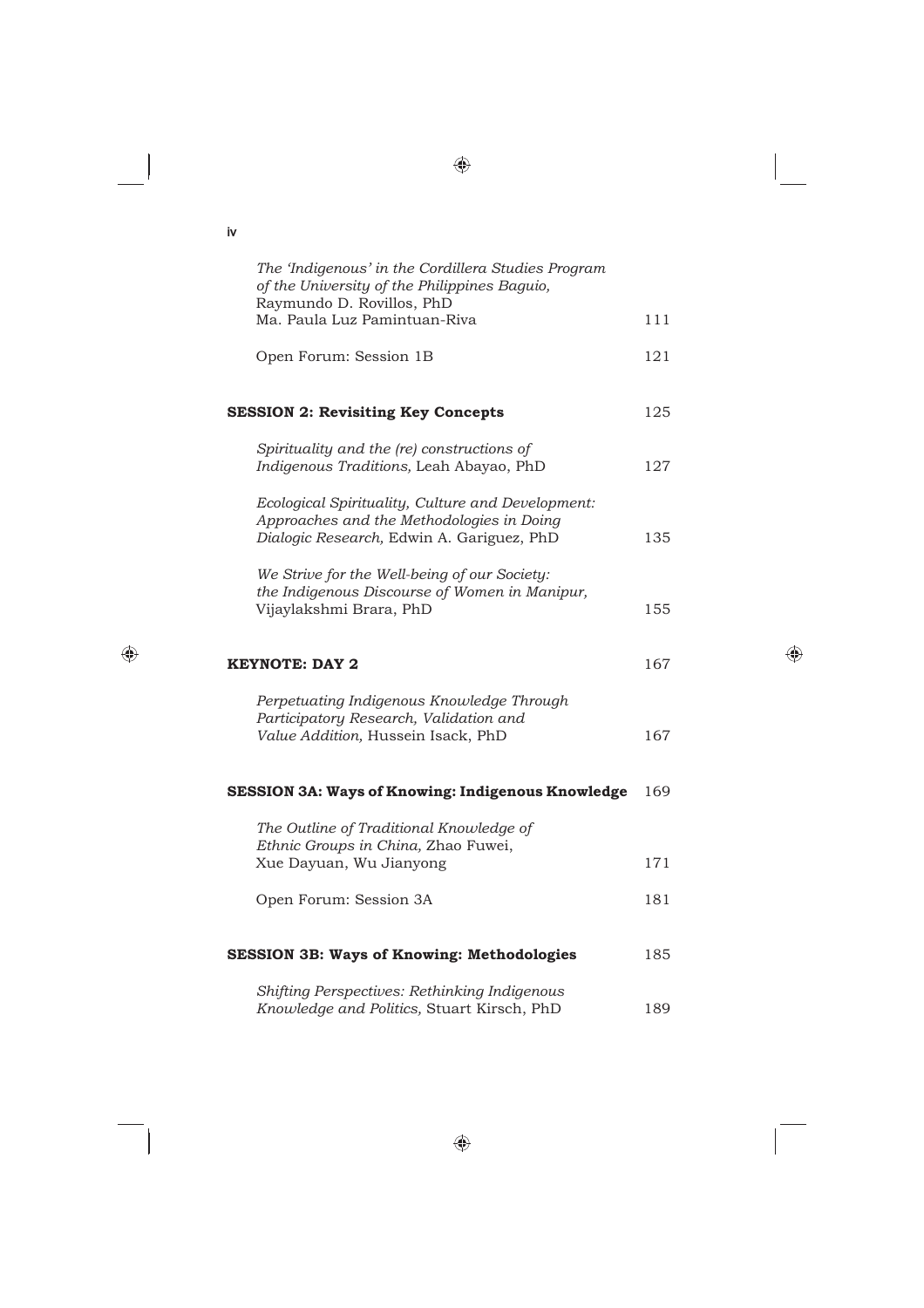|                                                                                                                                                                                                                                                | v   |
|------------------------------------------------------------------------------------------------------------------------------------------------------------------------------------------------------------------------------------------------|-----|
| Objectivity in Ethnographic Narratives,<br>Raymundo Pavo                                                                                                                                                                                       | 197 |
| Ethnoautobiography: On Decolonizing Modern/<br>Colonial Thinking through the Uses of<br>Indigenization Paradigms,<br>Elenita Mendoza-Strobel, EdD                                                                                              | 205 |
| Lexical Retrieval in L1, L2, L3 and L4 of<br>the Bilingual Eskayan Tribe in Taytay,                                                                                                                                                            |     |
| Duero, Bohol, Angelo O. Tubac                                                                                                                                                                                                                  | 221 |
| Open Forum: Session 3B                                                                                                                                                                                                                         | 239 |
| <b>SESSION 4A: The Role of Intellectuals</b>                                                                                                                                                                                                   | 243 |
| The Role of Research and Academia in Indigenous<br>Peoples' Issues: Interculturality in the Making,<br>Elsa Stamatopoulou, PhD                                                                                                                 | 249 |
| Changes in Gender Relations and Age Deference<br>in the Practice of Gold Sharing and Their Translation<br>in the Traditional and Contemporary Cultural                                                                                         |     |
| Landscape of the Kankana-ey, Leo Mar E. Edralin                                                                                                                                                                                                | 273 |
| Open Forum: Session 4A                                                                                                                                                                                                                         | 283 |
| <b>SESSION 4B: Cordillera Cultural Studies</b>                                                                                                                                                                                                 | 285 |
| Studying the Discourses of Colonial Travel Writings<br>on the Cordilleras through Rhetorical Analysis:<br>an Analysis of Frey Benito Herosa's<br>"A Brief Exposition of the Land and Character<br>of the Pagans called Igorots: Their Customs, |     |
| Manners, and Habits (1780)," Io M. Jularbal                                                                                                                                                                                                    | 287 |
| Selected Songs of the Salidummay Cultural Group:<br>an Initial Marxist-Ecocritical Assessment,<br>Jose Kervin Cesar B. Calabias                                                                                                                | 303 |

 $\bigoplus$ 

 $\bigoplus$ 

 $\bigoplus$